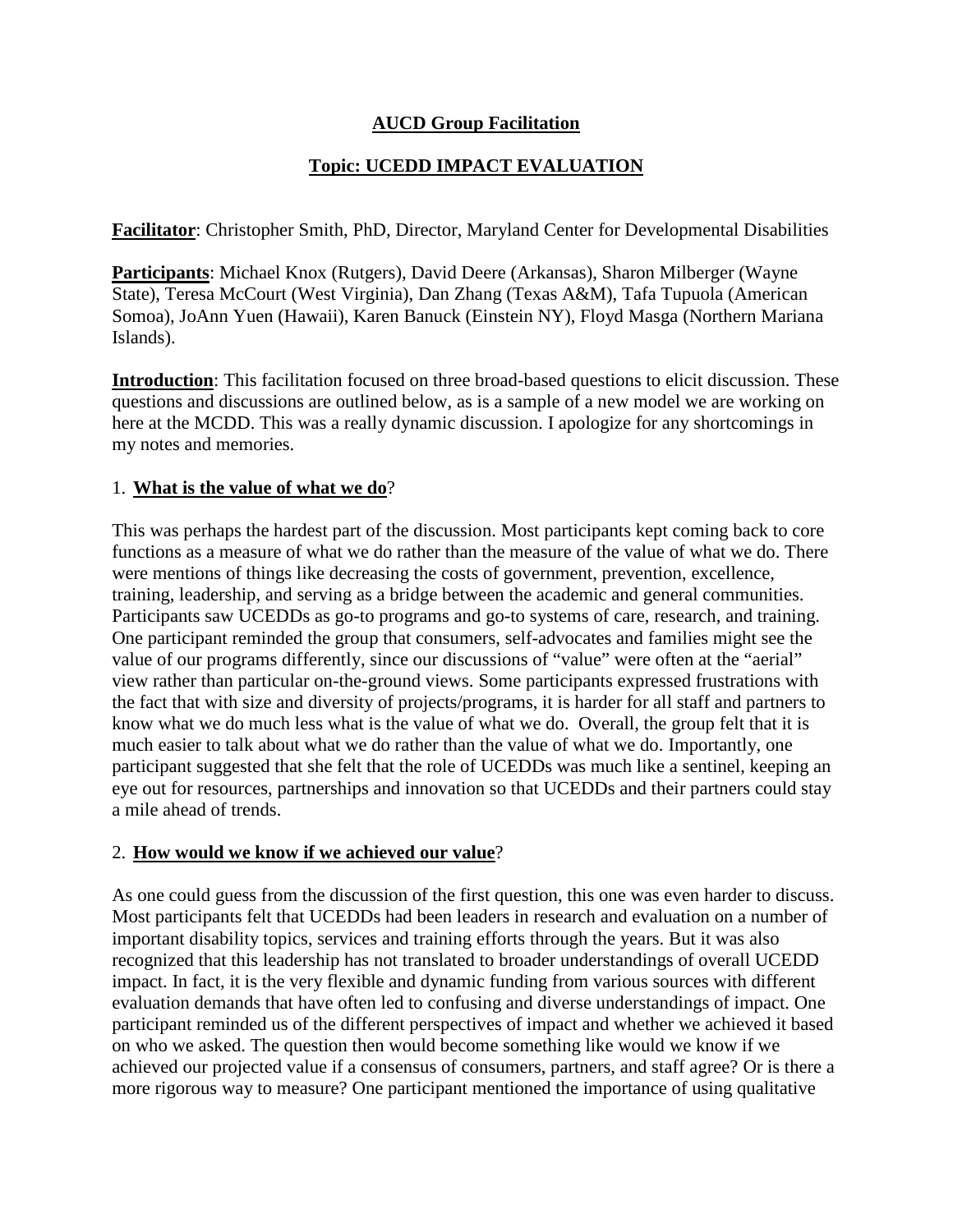methods to reach out to constituencies over time. Another interesting discussion revolved around the difference between looking for impact in change in something versus achieving something. For instance, is the impact of training measured by pre-and post-test differences across a group? Or should we adopt a model similar to medical and law school where the success of the training is focused on the individuals in the group demonstrating competencies? Finally, participants discussed the need to conceptualize and get a handle on the counterfactual. What would happen if UCEDDs weren't doing what we do? Can we measure that?

#### **3. What are any barriers to evaluating UCEDD evaluation?**

Ultimately, most participants agreed that a number of barriers existed to arriving at consensus of any kind of the value of UCEDDs. First, participants noted the often short-lived evaluation efforts of projects and the lack of a long-term, broader focus on UCEDD impact. In addition, funders often want more and stronger methods for their investment, often leading to the need to continue to replicate projects for lack of generalizability across settings. In addition, there was a sense that we often lack good models for combining quantitative and qualitative evidence in our descriptions of UCEDDs. Finally, the group felt the need to keep people with disabilities and their families at the table universally in our efforts to improve our measurement of impact.

## **4. Example of a model for impact**

Below is some information from the Maryland Center for Developmental Disabilities' planning process with its CAC and other partners in a year-long needs assessment. As a result, we have streamlined our thoughts on potential impacts or outcomes to include: a) Improved access to information (including our core functions of information dissemination, training and TA) and; b) Improved access to services (core function of services). The diagram here is helpful to us and our constituencies to simplify our work and to figure out how to measure its impact. I include this here because the participants asked me for information after I mentioned this work to streamline UCEDD functions and